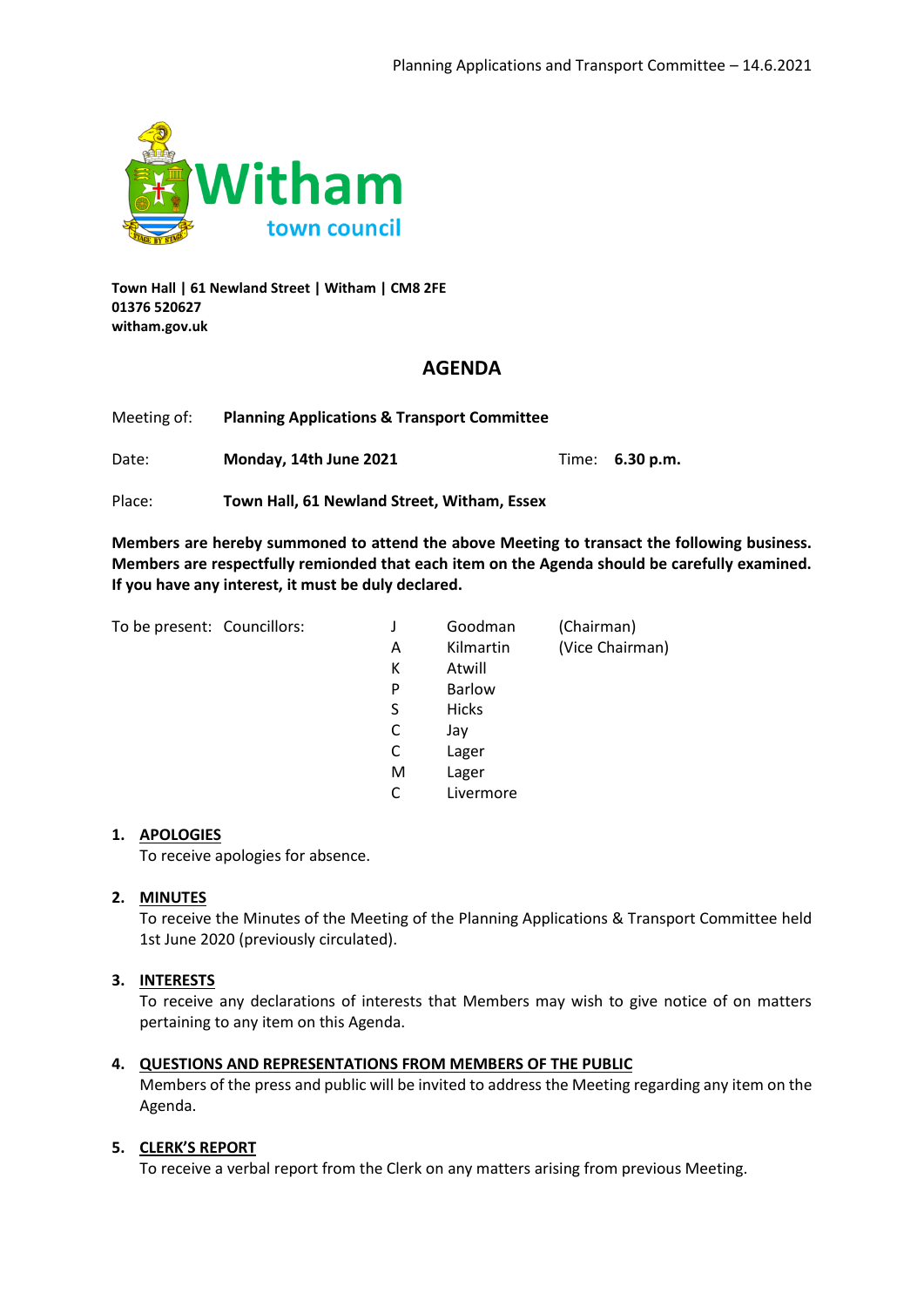### <span id="page-1-1"></span>**6. PART 1 APPLICATIONS**

To approve officer 'no objection' recommendations for applications listed under [Part 1](#page-2-0) without debate. *Applications may be moved to Part 2 where Members are in disagreement with recommendations by giving 24 hours' notice to the Planning Officer.*

### <span id="page-1-0"></span>**7. PART 2 APPLICATIONS**

To consider applications i[n Part 2.](#page-3-0)

### **8. REVISED PLANS**

To consider any revised plans received by Braintree District Council that have previously been commented upon –

### **20/00808/FUL 111 -115 Newland Street, Witham**

### **9. DECISIONS**

To receive and note decisions on planning applications pertaining to Witham which have been received from Braintree District Council [\(attached\)](#page-10-0).

### **10. BUSINESS AND INNOVATION PARK, GREAT NOTLEY**

To receive and note details of Braintree District Council's consultation regarding the proposed update to the Local Development Order (LDO) for the creation of a Business and Innovation Park at Horizon 120, South of A131, Great Notley, south of Braintree. Anyone wishing to make representations about the proposed local development order should submit these online via the Development Management website

[https://www.braintree.gov.uk/info/200227/comment\\_on\\_a\\_planning\\_application](https://www.braintree.gov.uk/info/200227/comment_on_a_planning_application)\_to be received by the Council by the 15th July 2021.

James Grand

James Sheehy Town Clerk GK/7.6.2021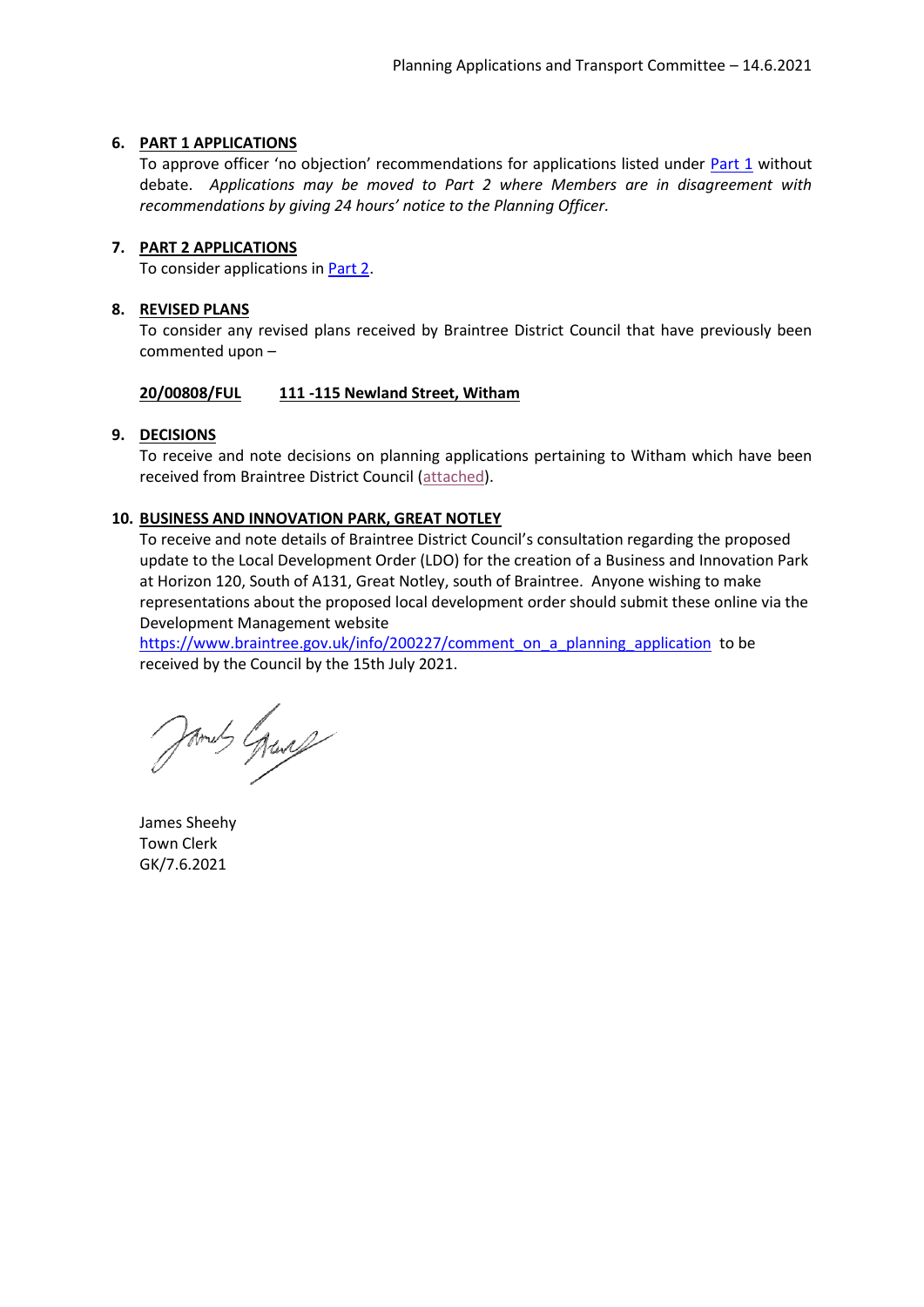## <span id="page-2-0"></span>**PART 1 APPLICATIONS WITH OFFICER 'NO OBJECTION' RECOMMENDATIONS TO BE CONSIDERED "EN BLOC" WITHOUT DEBATE.**

### **Applications Received:**

**The following applications have been made to the District Council for planning permission under the Town & Country Planning Acts and referred to the Town Council as a statutory consultee. Copies of the applications and accompanying plans may be seen at the Planning Department Causeway House, Bocking End, Braintree or online at [www.braintree.gov.uk](http://www.braintree.gov.uk/)**

**PLEASE NOTE: Under the Local Government (Access to Information) Act 1985, representations cannot be treated in confidence. Witham Town Council is not responsible for issuing planning decisions.**

| 21/01041/HH | 6 Driver Way, Witham, Essex      | <b>North</b>    | Erection of single-storey detached 'log cabin'<br>outbuilding |
|-------------|----------------------------------|-----------------|---------------------------------------------------------------|
| 21/01494/HH | 98 Howbridge Road, Witham, Essex | South           | Proposed front bay window                                     |
| 21/01471/HH | 12 Turstan Road, Witham, Essex   | <b>Hatfield</b> | Single-storey front extension                                 |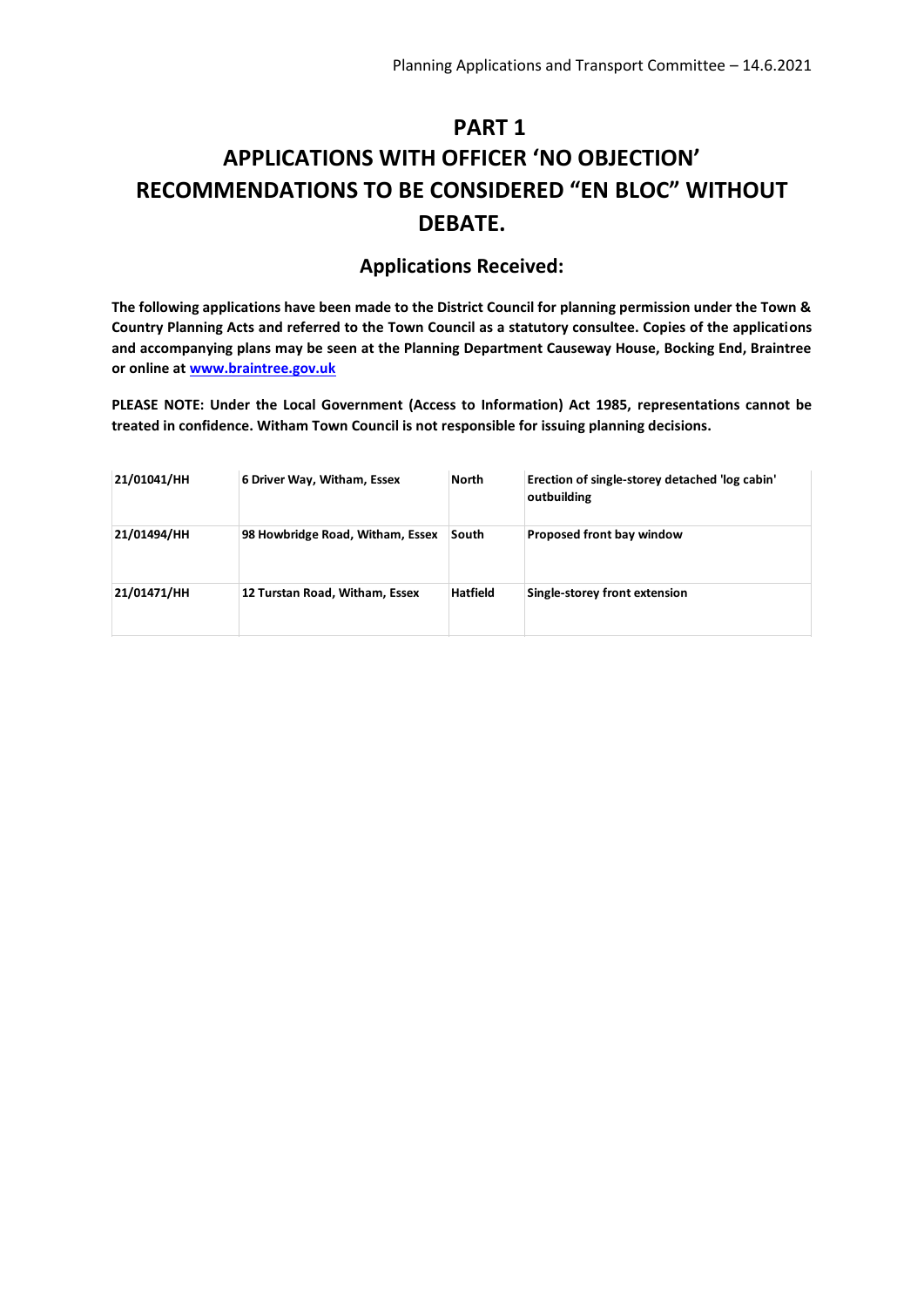## **PART 2 APPLICATIONS FOR MEMBERS' DEBATE**

### **Applications Received:**

<span id="page-3-0"></span>**The following applications have been made to the District Council for planning permission under the Town & Country Planning Acts and referred to the Town Council as a statutory consultee. Copies of the applications and accompanying plans may be seen at the Planning Department Causeway House, Bocking End, Braintree or online at [www.braintree.gov.uk](http://www.braintree.gov.uk/)**

**PLEASE NOTE: Under the Local Government (Access to Information) Act 1985, representations cannot be treated in confidence. Witham Town Council is not responsible for issuing planning decisions.**

| 21/01664/T56                   | Land Adjacent Hatfield Road<br><b>Witham Essex</b> | <b>Hatfield</b> | Installation of 18m high Phase 8 Monopole, 4 No<br>cabinets at ground-level and ancillary works.                                                                                                                                                                                                                                                                                                                                             |
|--------------------------------|----------------------------------------------------|-----------------|----------------------------------------------------------------------------------------------------------------------------------------------------------------------------------------------------------------------------------------------------------------------------------------------------------------------------------------------------------------------------------------------------------------------------------------------|
| 21/01445/HH                    | 76 Mill Lane, Witham, Essex                        | Central         | Conversion of integral garage into habitable<br>accommodation, involving removal of garage<br>door and installation of window, along with<br>associated internal alterations; installation of<br>entrance door to side elevation, replacement of<br>front door, replacement of two windows to front<br>elevation, removal of existing back door, addition<br>of new window, bifold double doors and first-<br>floor window to rear elevation |
| 21/01584/VAR &<br>20/00185/FUL | The Victoria PH, Powers Hall End,<br>Witham        | West            | <b>Variation of Condition 2 (Approved Plans) of</b><br>permission 20/00185/FUL granted 17/04/2020 for:<br>Erection of 2 x 4 bed two-storey detached<br>dwellings with associated access and parking.<br>Variation would allow: extension of approved<br>building plan rearwards by 2.3m                                                                                                                                                      |
| 21/01621/VAR                   | Benton Hall Golf Club, Wickham<br>Road, Witham     | South           | Variation of Condition 2 (Approved Drawings) of<br>permission 19/01980/FUL granted 01/06/2020 for:<br>Change of use of land to site 18 no. holiday<br>caravans, extension to overflow carpark,<br>relocation of playground, creation of two tennis<br>courts and spa garden with associated single-<br>storey structures and associated hard and soft<br>landscaping. Variation would allow: - Revised<br><b>Illustrative Masterplan</b>     |
| 21/01518/VAR                   | Witham Railway Station, Albert<br>Road, Witham     | <b>North</b>    | <b>Refurbishment of Albert Road Station entrance</b><br>and new associated station building on eastern<br>side of track, together with upgraded parking bays<br>in the forecourt and improved cycle storage<br>facilities. Variation would allow: - a new layout to<br>reflect the increase of cycle storage                                                                                                                                 |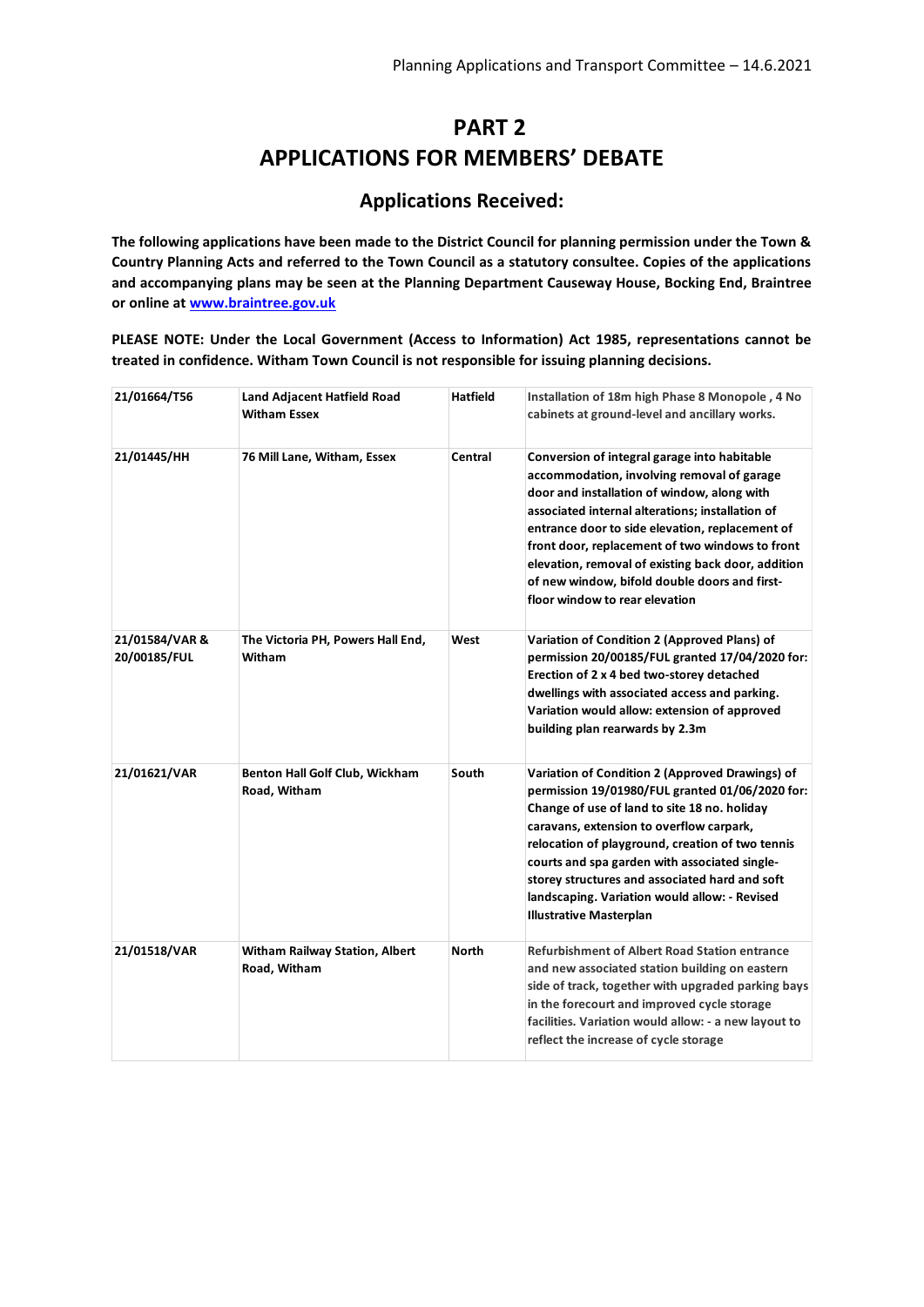**Application No:-** 21/01664/T56

**Address:-** Land Adjacent Hatfield Road Witham Essex

**Ward:-** Hatfield

**Proposal:-** Installation of 18m high Phase 8 Monopole , 4 No cabinets at ground-level and ancillary works.

**Relevant Site History:-**

**Representations:-** There have been three representations from home owners opposite the proposed site

**Summary:-** Normally we would not comment on these applications however it is proposed to install an 18m high pole on the footpath adjacent to a busy road.

**Recommendation:-** Suggest making the recommendation that a better site for the pole would be within the new business park.

**Policy References:-**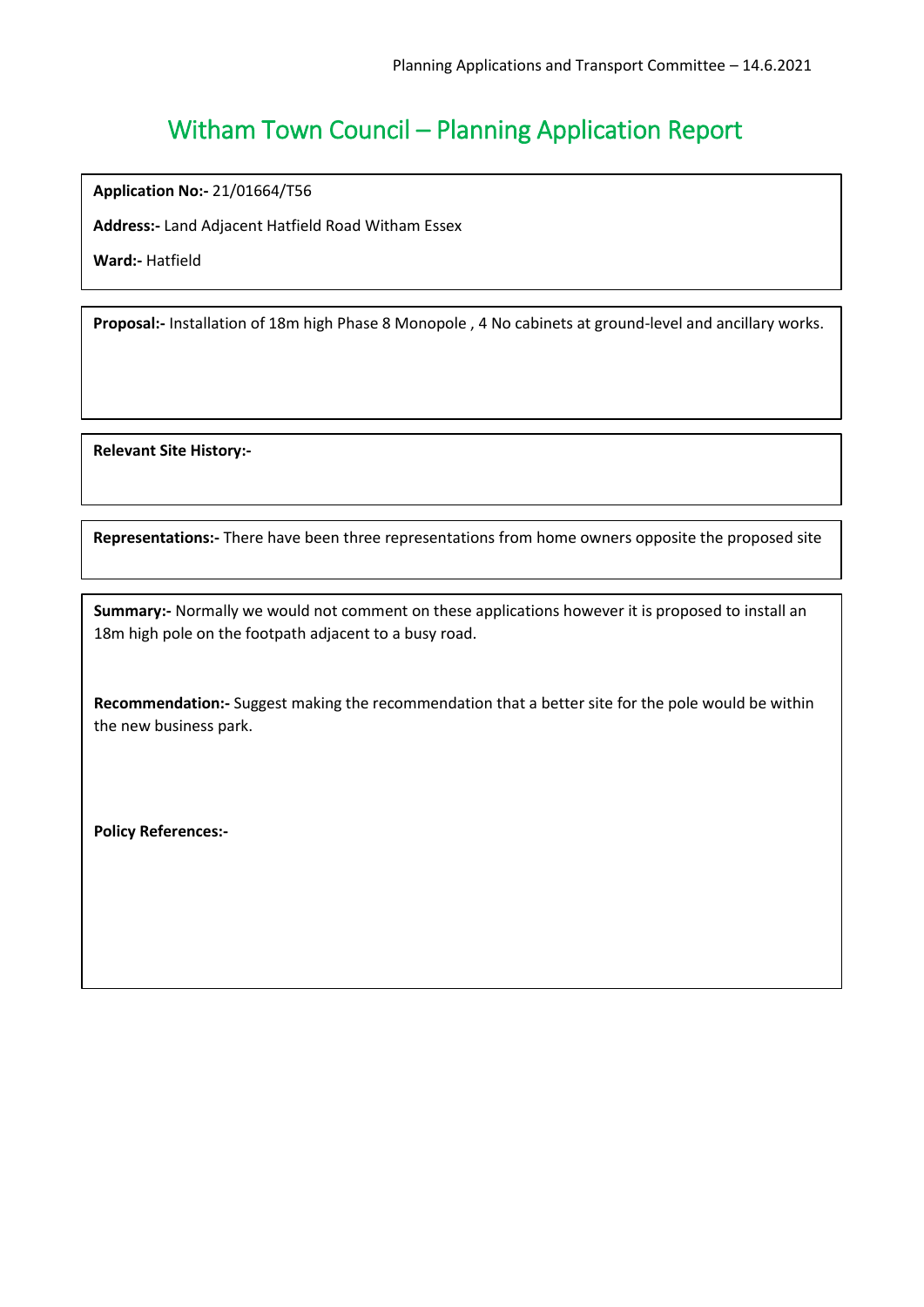**Application No:-** 21/01445/HH

**Address:-** 76 Mill Lane, Witham, Essex

**Ward:-** Central

**Proposal:-** Conversion of integral garage into habitable accommodation, involving removal of garage door and installation of window, along with associated internal alterations; installation of entrance door to side elevation, replacement of front door, replacement of two windows to front elevation, removal of existing back door, addition of new window, bifold double doors and first-floor window to rear elevation

**Relevant Site History:-**

**Representations:-**

**Summary:-** This is the small black wooden boarded house on Mill Lane which has the garage right on the roadway. The applicant states that not only is the garage dangerous to use but is no longer able to house modern larger vehicles. It is proposed to make the back of the garage into living space and the front into a shed/store. The double doors will be removed and replaced with a window. In addition a bin store is proposed to house the bins from both 74 and 76.

**Recommendation:-** Would suggest no objection subject to the Historic Buildings adviser being satisfied with the proposed materialss.

**Policy References:-** LPP56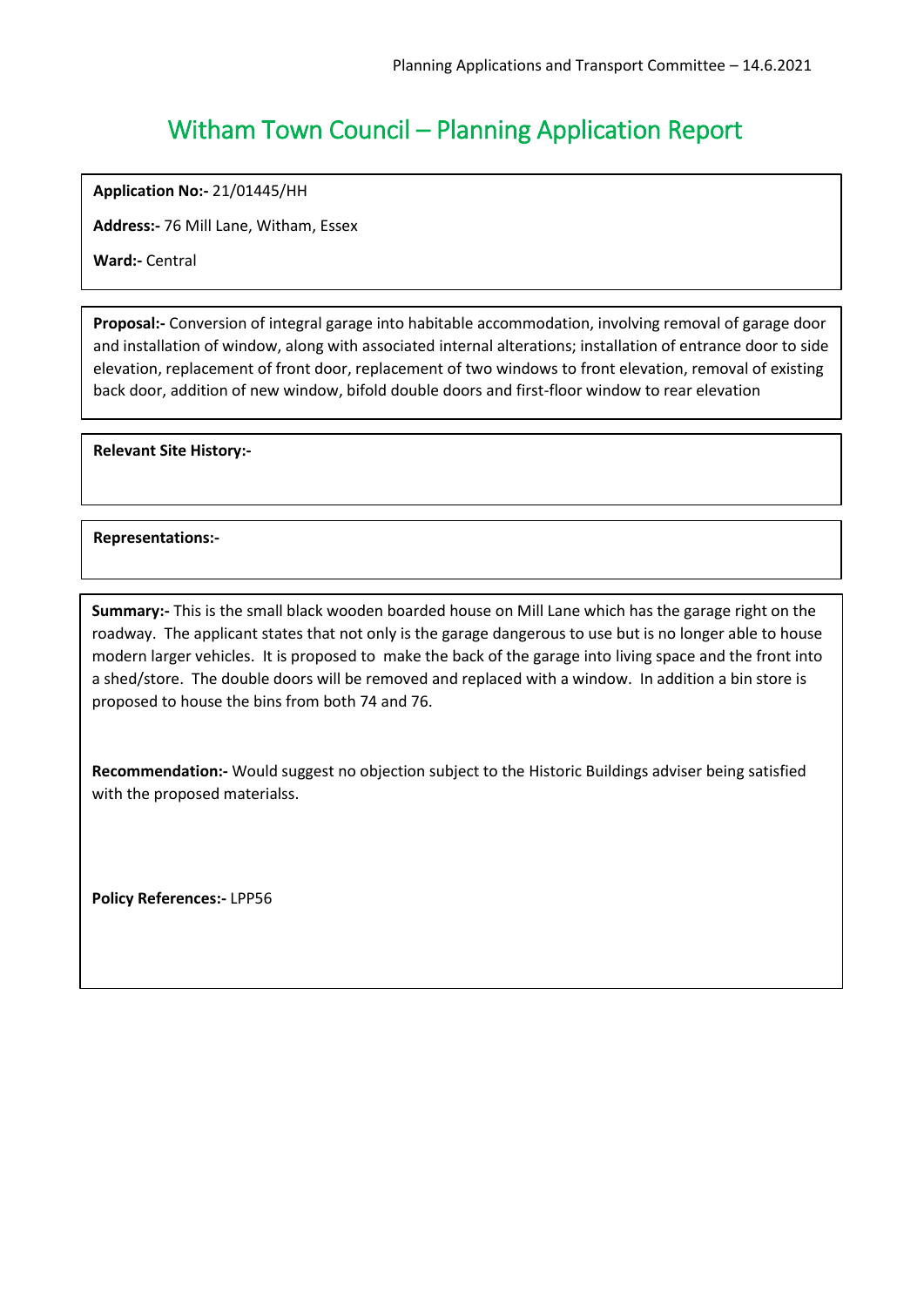**Application No:-** 21/01584/VAR & 20/00185/FUL

**Address:-** The Victoria PH, Powers Hall End, Witham

**Ward:-** West

**Proposal:-** Variation of Condition 2 (Approved Plans) of permission 20/00185/FUL granted 17/04/2020 for: Erection of 2 x 4 bed two-storey detached dwellings with associated access and parking. Variation would allow: extension of approved building plan rearwards by 2.3m

**Relevant Site History:-** 21/00514/VAR - recommended refusal on the grounds of lack of amenity space in line with National Planning Guidelines. The District Council refused the application on the grounds of dominant roof form harmful to the street scene and over development of site.

 $\overline{a}$ **Representations:-**

**Summary:-** This application was first considered on 12th April 2021 and recommended for refusal. The applicant wishes to extend the house by 2.3m to create a large living space on the ground floor and an additional en suite on the first floor. The previous roof line has been revised so as not to be so dominant.

**Recommendation:-** Recommend refusal on the grounds of overmassing of site and lack of amenity land.

**Policy References:-** LPP38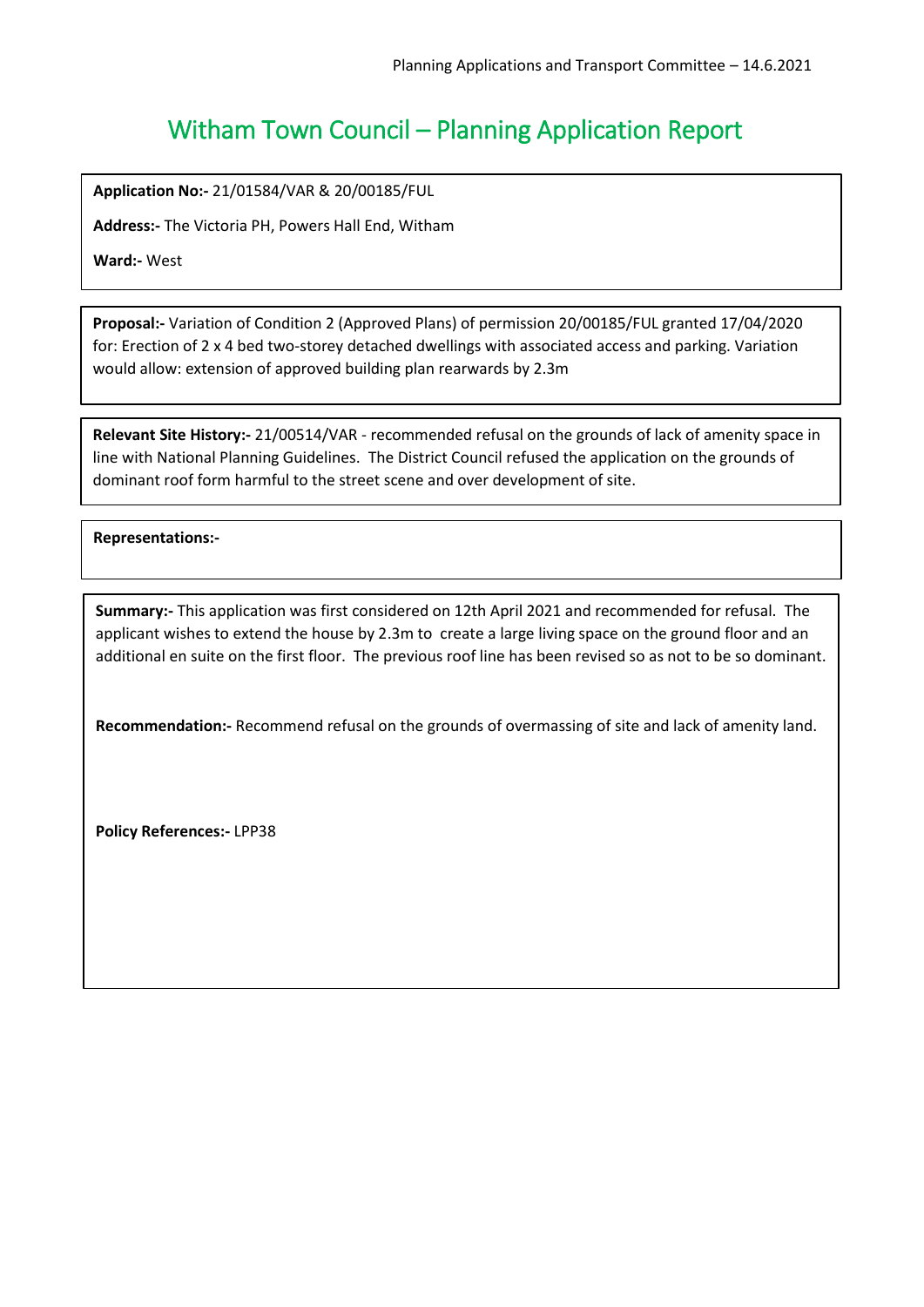**Application No:-** 21/01621/VAR

**Address:-** Benton Hall Golf Club, Wickham Road, Witham

**Ward:-** South

**Proposal:-** Variation of Condition 2 (Approved Drawings) of permission 19/01980/FUL granted 01/06/2020 for: Change of use of land to site 18 no. holiday caravans, extension to overflow carpark, relocation of playground, creation of two tennis courts and spa garden with associated single-storey structures and associated hard and soft landscaping. Variation would allow: - Revised Illustrative Masterplan

**Relevant Site History:-** The original application was recommended no objection subject to a number of conditions to include a prohibition on permanent occupancy of the caravans and was agreed by the District Council.

 $\overline{a}$ **Representations:-**

**Summary:-** The applicant wishes to vary the masterplan. The changes would be to extend the over flow car park and to create a further tennis court. The original layout for the caravans was spacious and airy with a green central space. The new applcation would mean that the caravans are more tightly packed.

**Recommendation:-** Would recommend refusal on the grounds of over massing of the site.

**Policy References:-**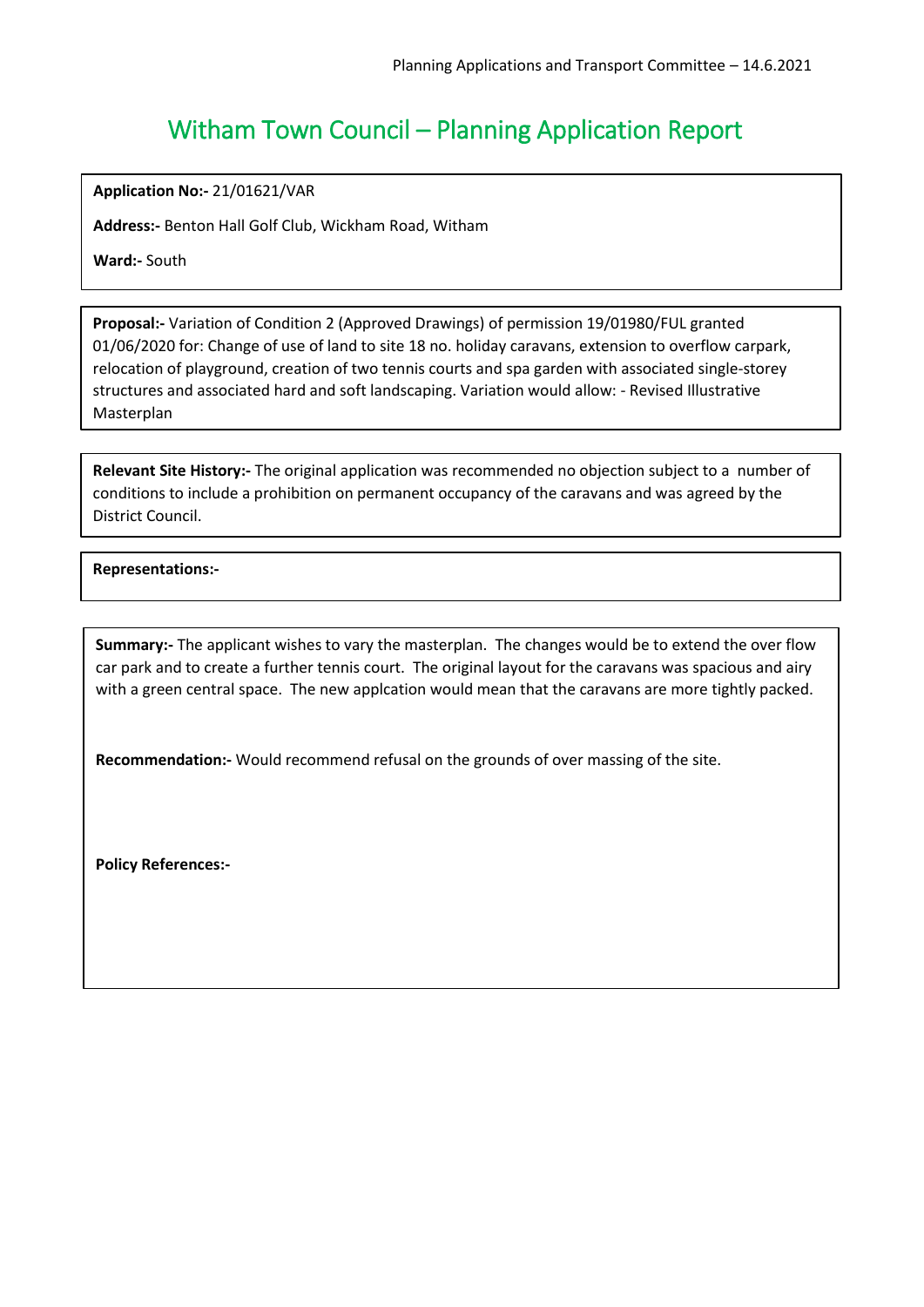**Application No:-** 21/01518/VAR

**Address:-** Witham Railway Station, Albert Road, Witham

**Ward:-** North

**Proposal:-** Refurbishment of Albert Road Station entrance and new associated station building on eastern side of track, together with upgraded parking bays in the forecourt and improved cycle storage facilities. Variation would allow: - a new layout to reflect the increase of cycle storage

**Relevant Site History:-**

**Representations:-** One representation from a neighbour complaining about parking issues

**Summary:-** The plans detail the cycle parking arrangements which are adjacent to a property in Easton Road. Condition 2 of the Permission refers to bike storage of 168 cycles, the new storage system which is between 3 small enclosures and separated by rows of double storage facilities. The new layout allows for a total of 200 cycles to be stored.

**Recommendation:-** Providing there are no objections from the neighbours about potential noise, this application should be welcomed. Recommend approval subject to no representations from neighbours concerning potential noise.

**Policy References:-**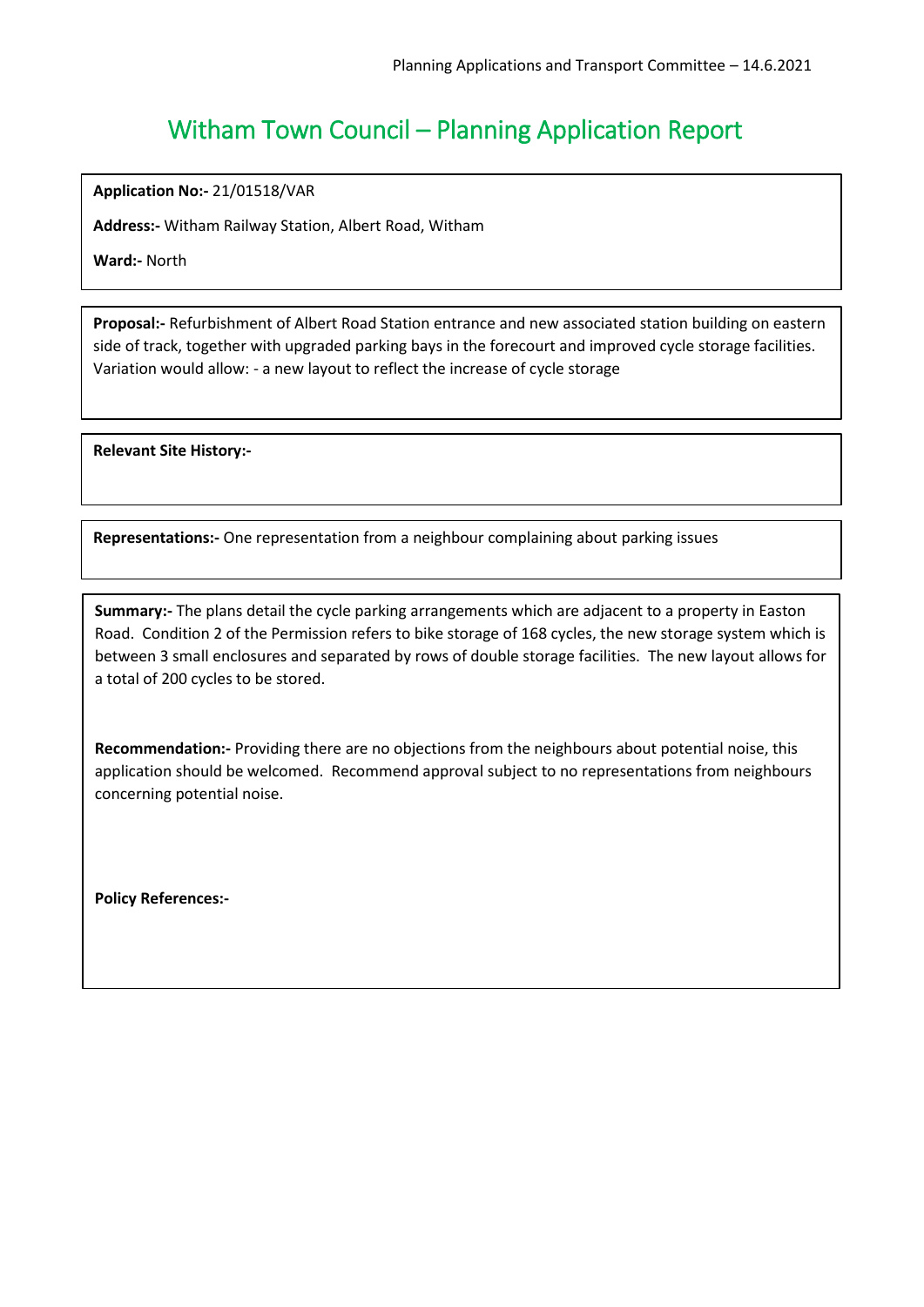**Application No:-** 20/00808/FUL

**Address:-** 111 - 115 Newland Street

**Ward:-** Central

**Proposal:-** Residential Development comprising of 4no. Dwellinghouses and 3no. Flats, together with associated works and demolition of Single Storey Outbuilding

**Relevant Site History:-** This application was originally considered as part of the delegated decision process in June 2020 and recommended for refusal on the grounds of over development, lack of parking provision for the houses in line with Essex Parking Standards and lack of amenity space contrary to RLP10.

### **Representations:-**

ׇ֡

**Summary:-** Since this application was first considered both Historic England and the Historic Buildings Adviser have considered this application and advised that the scale of the development is not in keeping with the Conservation Area. The suggestion was made that the proposed dwellings should be reminiscent of the outbuildings or mew style houses found to the rear of historic high streeets. The building heights should be limited to one and half to two storey so as to be subservient to both The Cottage and buildings in Newland Street.

**Recommendation:-** There seems nothing in the revised plans, except a lowering of the roof height, to change Members decision of recommending refusal so would suggest the original recommendation stands.

**Policy References:-** LPP50

[Back to Agenda](#page-1-0)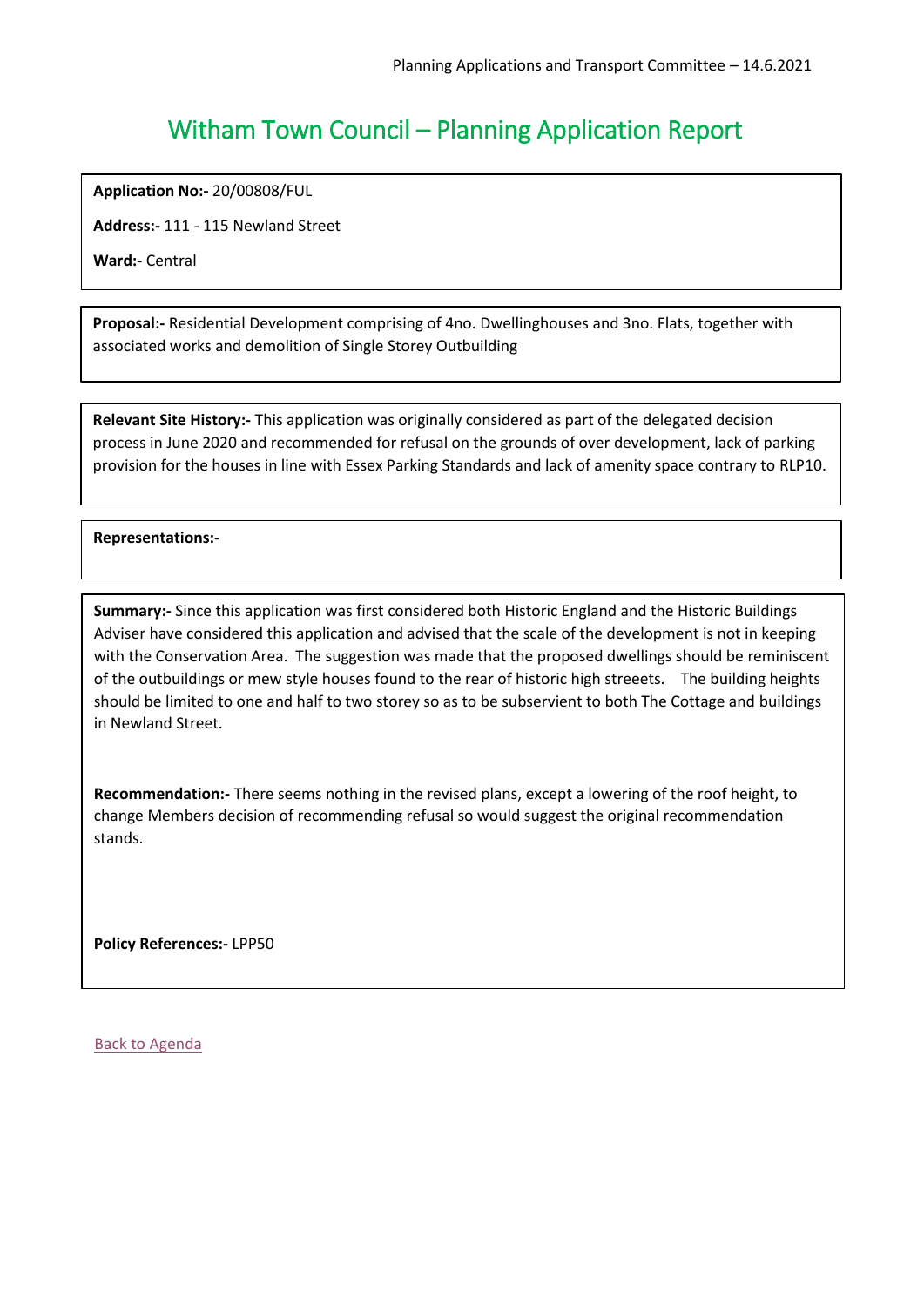<span id="page-10-0"></span>

| <b>Application &amp; Address</b>                       | <b>Proposal</b>                                                                                                               | <b>BDC Decision</b>          | <b>WTC Decision</b>                                                                                                                                                                                           | Agenda Item 9 |
|--------------------------------------------------------|-------------------------------------------------------------------------------------------------------------------------------|------------------------------|---------------------------------------------------------------------------------------------------------------------------------------------------------------------------------------------------------------|---------------|
| 21/00820/HH - 4 Tudor<br>Close Witham Essex CM8<br>1AU | Single-storey rear extension and<br>installation of new window to<br>ground floor west elevation                              | Application Permitted        | No objection                                                                                                                                                                                                  |               |
| 21/00353/HH - 1 Benton<br>Close Witham Essex CM8<br>1J | Two-storey side extension                                                                                                     | Application Withdrawn        | Recommend refusal on the grounds of<br>insufficient parking provision in line with Essex<br>Parking Standards and the proposed extension<br>not being subservient to the original house,<br>contrary to RLP17 |               |
| 21/01208/TPO - Land At<br>Armond Road Witham<br>Essex  | Notice of intent to carry out<br>works to tree protected by Tree<br>Preservation Order 2/88 - Grey<br>Poplar Fell and replace | <b>Application Permitted</b> | Council trees which would be felled and<br>replaced as they are failing                                                                                                                                       |               |
| 21/00995/HH - 1 Malyon<br>Road Witham Essex CM8<br>1DF | Demolition of existing detached<br>garage. Erection of 2 storey side<br>extension                                             | <b>Application Permitted</b> | No objection                                                                                                                                                                                                  |               |
| Avenue Witham Essex CM8 existing garage<br>$1$ J $B$   | 21/00958/HH - 29 Laurence First floor side extension over                                                                     | <b>Application Permitted</b> | No objection                                                                                                                                                                                                  |               |